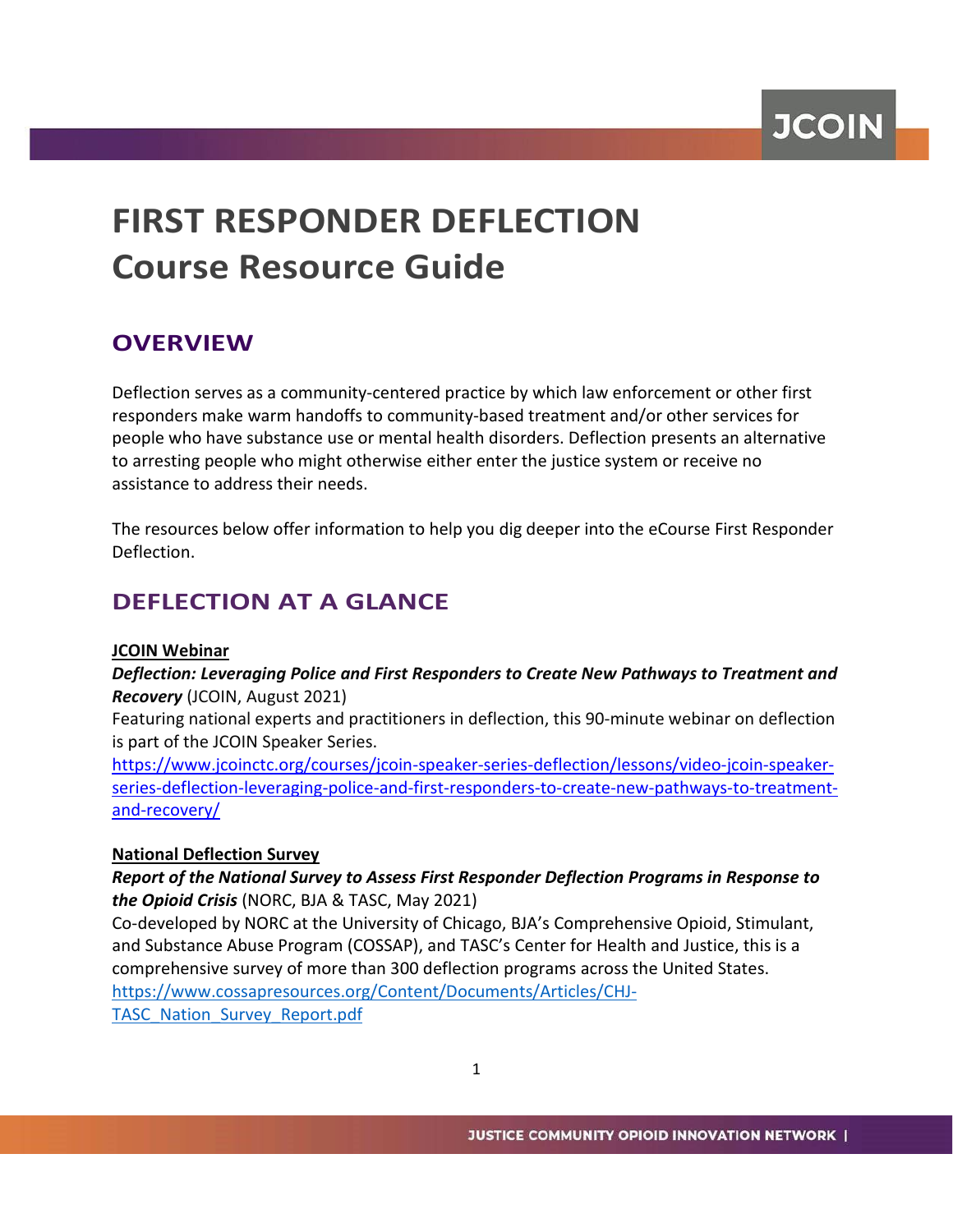#### **Journal Article**

*Deflection: Police-Led Responses to Behavioral Health Challenges* (NADCP, 2020) This article in the *Journal for Advancing Justice* describes the origins of deflection and the five deflection pathways. Authored by Jac Charlier and Jessica Reichert, it is published with permission from the National Association for Drug Court Professionals (NADCP). [https://icjia.illinois.gov/researchhub/articles/introduction-deflection--police-led-responses-to](https://icjia.illinois.gov/researchhub/articles/introduction-deflection--police-led-responses-to-behavioral-health-challenges)[behavioral-health-challenges](https://icjia.illinois.gov/researchhub/articles/introduction-deflection--police-led-responses-to-behavioral-health-challenges)

### **Brief**

*Critical Elements of First Responder Diversion Programs* (COSSAP, December 2020) This brief, published by the Bureau of Justice Assistance's (BJA) Comprehensive Opioid, Stimulant, and Substance Abuse Program (COSSAP), describes the critical elements of successful deflection programs. These elements include: 1) partnership building; 2) community engagement/buy-in; 3) standardization of deflection policies/procedures within the first responder agency; 4) care coordination and case management; and 5) program evaluation. [https://www.cossapresources.org/Content/Documents/Articles/CHJ\\_TASC\\_Critical\\_Elements.p](https://www.cossapresources.org/Content/Documents/Articles/CHJ_TASC_Critical_Elements.pdf) [df](https://www.cossapresources.org/Content/Documents/Articles/CHJ_TASC_Critical_Elements.pdf)

## **Deflection Resource Library**

The Bureau of Justice Assistance's (BJA) Comprehensive Opioid, Stimulant, and Substance Abuse Program (COSSAP) Deflection Resource Library contains a wide range of deflection materials organized by category (e.g., deflection program documents, policies and procedures, program evaluations, and more).

<https://www.cossapresources.org/DeflectionLibrary>

# **5 PATHWAYS OF DEFLECTION**

There are five pathways of first responder deflection, each of which offers an alternative to justice system entry for individuals who have substance use, mental health, or co-occurring disorders that often result in contact with police or other first responders. Communities generally begin with one pathway and add other pathways as their programs evolve.

The five pathways of deflection include: Self-Referral; Active Outreach; Naloxone Plus; First Responder/Officer Prevention Referral; and Officer Intervention Referral. Below are briefs on three of these pathways, from the *Law Enforcement and First Responder Diversion Pathways to Diversion Case Studies Series* published by the Bureau of Justice Assistance's (BJA) Comprehensive Opioid, Stimulant, and Substance Abuse Program (COSSAP).

### **Self-Referral Pathway**

[https://www.cossapresources.org/Content/Documents/Articles/CHJ\\_Pathways\\_to\\_Diversion\\_S](https://www.cossapresources.org/Content/Documents/Articles/CHJ_Pathways_to_Diversion_Self-Referral.pdf)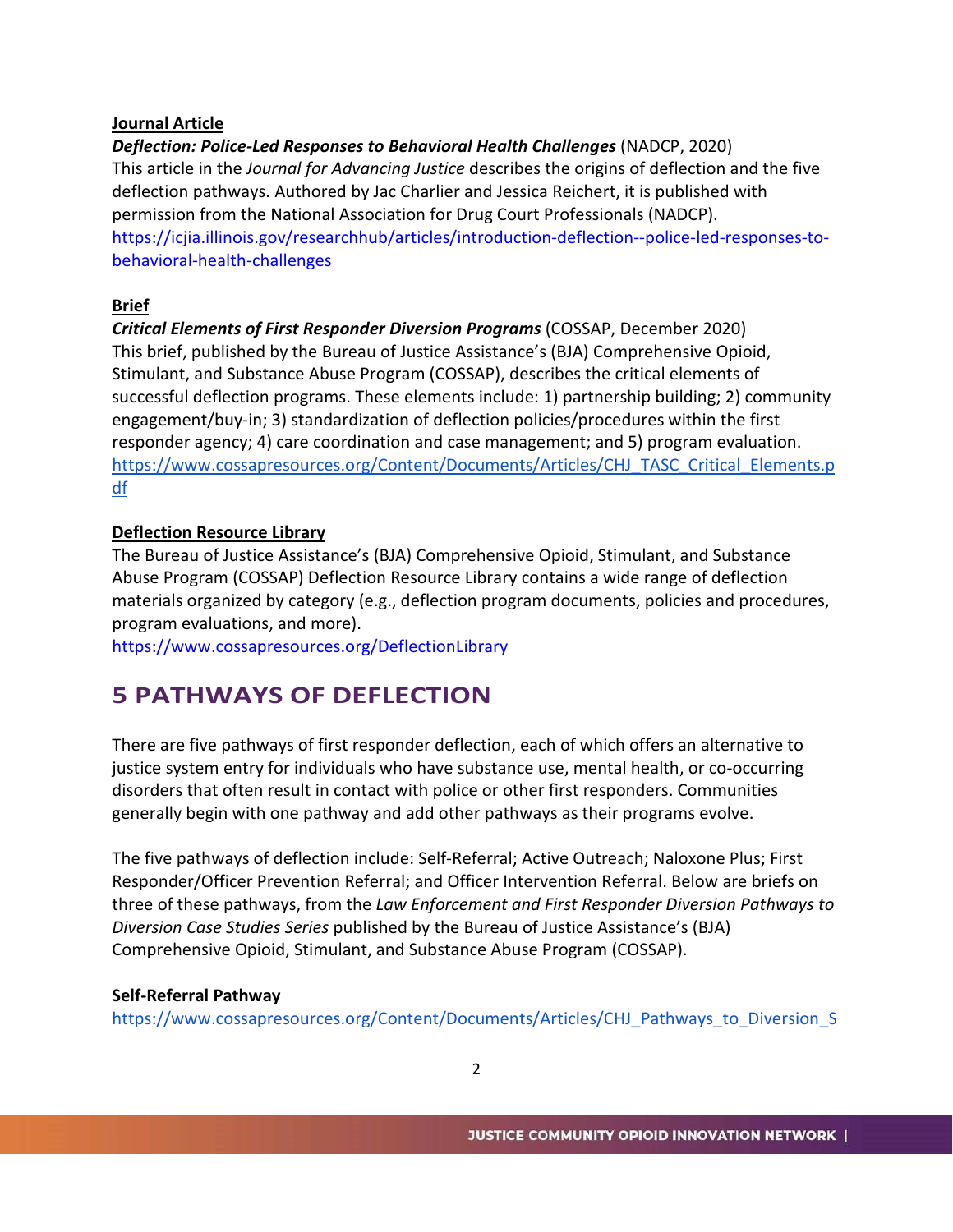### [elf-Referral.pdf](https://www.cossapresources.org/Content/Documents/Articles/CHJ_Pathways_to_Diversion_Self-Referral.pdf)

#### **Naloxone Plus**

[https://www.cossapresources.org/Content/Documents/Articles/Pathways\\_to\\_Diversion\\_Case\\_](https://www.cossapresources.org/Content/Documents/Articles/Pathways_to_Diversion_Case_Studies_Series_Naloxone_Plus.pdf) Studies Series Naloxone Plus.pdf

See also: *Exploring Effective Post-Opioid Overdose Reversal Responses for Law Enforcement and Other First Responders* (Illinois Criminal Justice Information Authority, November 2017)

[https://icjia.illinois.gov/researchhub/articles/exploring-effective-post-opioid-overdose](https://icjia.illinois.gov/researchhub/articles/exploring-effective-post-opioid-overdose-reversal-responses-for-law-enforcement-and-other-first-responders)[reversal-responses-for-law-enforcement-and-other-first-responders](https://icjia.illinois.gov/researchhub/articles/exploring-effective-post-opioid-overdose-reversal-responses-for-law-enforcement-and-other-first-responders)

#### **Officer Intervention Referral**

https://www.cossapresources.org/Content/Documents/Articles/Pathways\_to\_Diversion\_Case Studies Series Officer Intervention.pdf

# **POLICY**

The following are resources related to state and federal policies with regard to deflection.

#### **Model Act**

*Model Law Enforcement and Other First Responder Deflection Act* (LAPPA, March 2022) Authored by the Legislative Analysis and Public Policy Association (LAPPA) and released by the White House Office of National Drug Control Policy (ONDCP) in March 2022, the Model Act is a resource that encourages the development and use of deflection programs at the state level. [https://legislativeanalysis.org/model-law-enforcement-and-other-first-responder-deflection](https://legislativeanalysis.org/model-law-enforcement-and-other-first-responder-deflection-act/)[act/](https://legislativeanalysis.org/model-law-enforcement-and-other-first-responder-deflection-act/)

#### **State Laws**

#### *Deflection Programs: Summary of State Laws* (LAPPA, July 2021)

As of June 2021, 25 states and the District of Columbia had some form of a deflection law in place.

[http://legislativeanalysis.org/wp-content/uploads/2021/07/Deflection-Programs-Summary-of-](http://legislativeanalysis.org/wp-content/uploads/2021/07/Deflection-Programs-Summary-of-State-Laws.pdf)[State-Laws.pdf](http://legislativeanalysis.org/wp-content/uploads/2021/07/Deflection-Programs-Summary-of-State-Laws.pdf)

# **RESEARCH**

The following explore some of the research that has been conducted on alternatives to arrest.